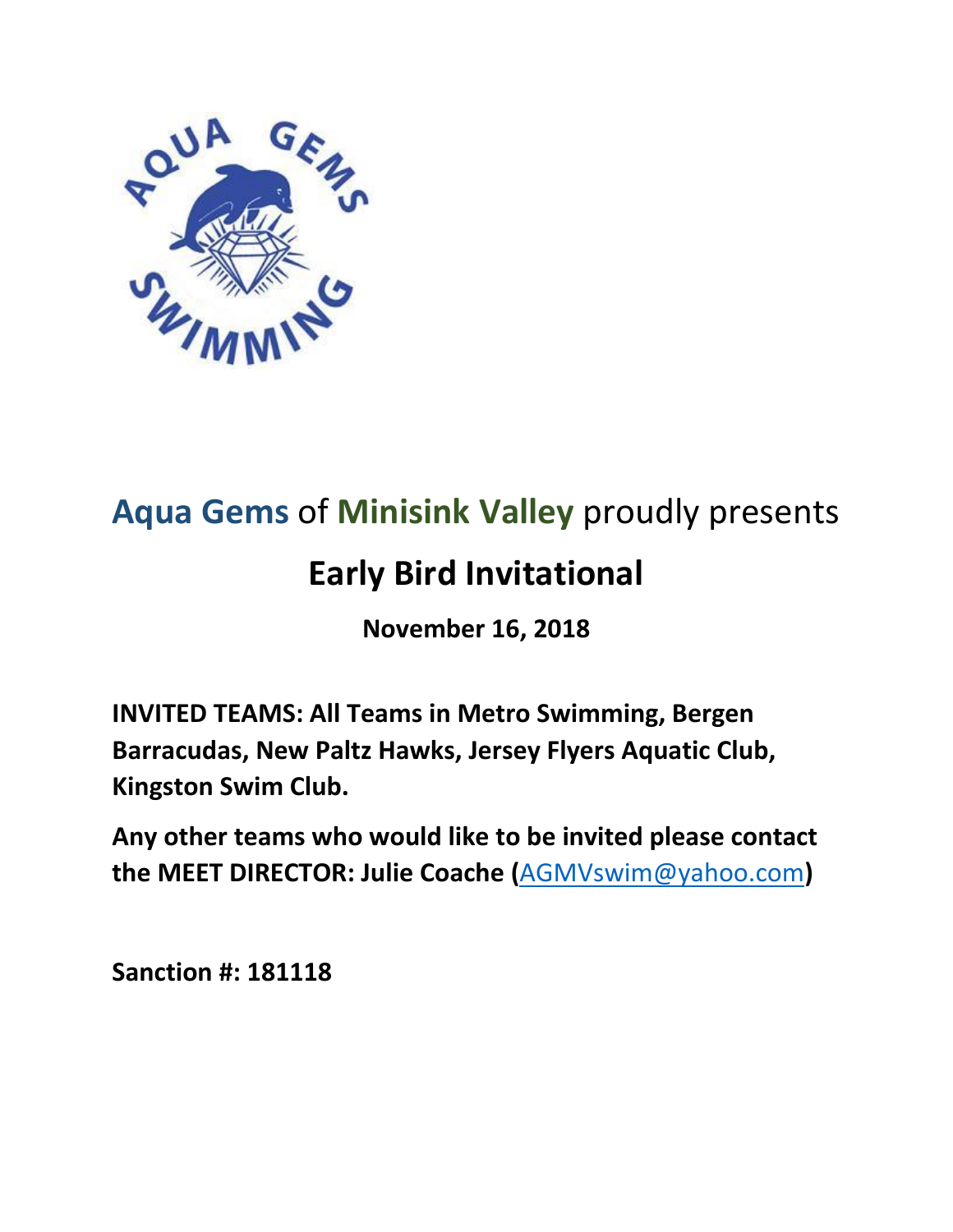## **Aqua Gems of Minisink Valley Early Bird INVITATIONAL November 16, 2018 Sanction # 181118**

**Sanction:** Held under the sanction of USA Swimming/Metropolitan Swimming, Inc.,

**Location:** Minisink Valley High School Pool 2320 Rte. 6 Slate Hill, NY 10973

**FACILITY:** 25-yard pool with 8 lanes non-turbulent lane lines. There is seating available for spectators. Daktronik electronic timing system and the 8 - line scoreboard will be used. the pool has not been certified inn accordance with Article 104.2.2c (4)

**Friday, November 16, 2018:** SESSIONS: Session 1: 4:30 p.m. warm-up, 5:15 p.m.

**Format:** This meet is a timed final event, and the meet will be deck seeded.

**ELIGIBILITY:** Open to all Invited USA Swimming/Metropolitan Swimming Inc. registered swimmers. All swimmers participating in this meet must be registered by the first day of the meet. Age on November 16, 2018 will determine age for the entire meet.

#### **DISABILITY SWIMMERS:**

Swimmers with disabilities are encouraged to attend. Contact the meet director if you need special consideration. The athlete (or the athlete's coach) is also responsible for notifying meet referee of any disability prior to the competition.

**Entries:** All athletes are limited to three (3) individual events. Deck entries will be accepted, space permitting. NT entries will not be accepted except for host teams Hy-Tek entries will be accepted. **An entry summary with a signed waiver must be received by November 12, 2018.** 

Hand entries must be approved by the meet director

**U.S. mail Entries/Payment to:** Minisink Aquatics PO Box 2 Slate Hill, NY 10973

**Email Entries/Confirm Entry Receipt: AGMVswim@yahoo.com if sending Express Mail, please sign the waiver on the front**.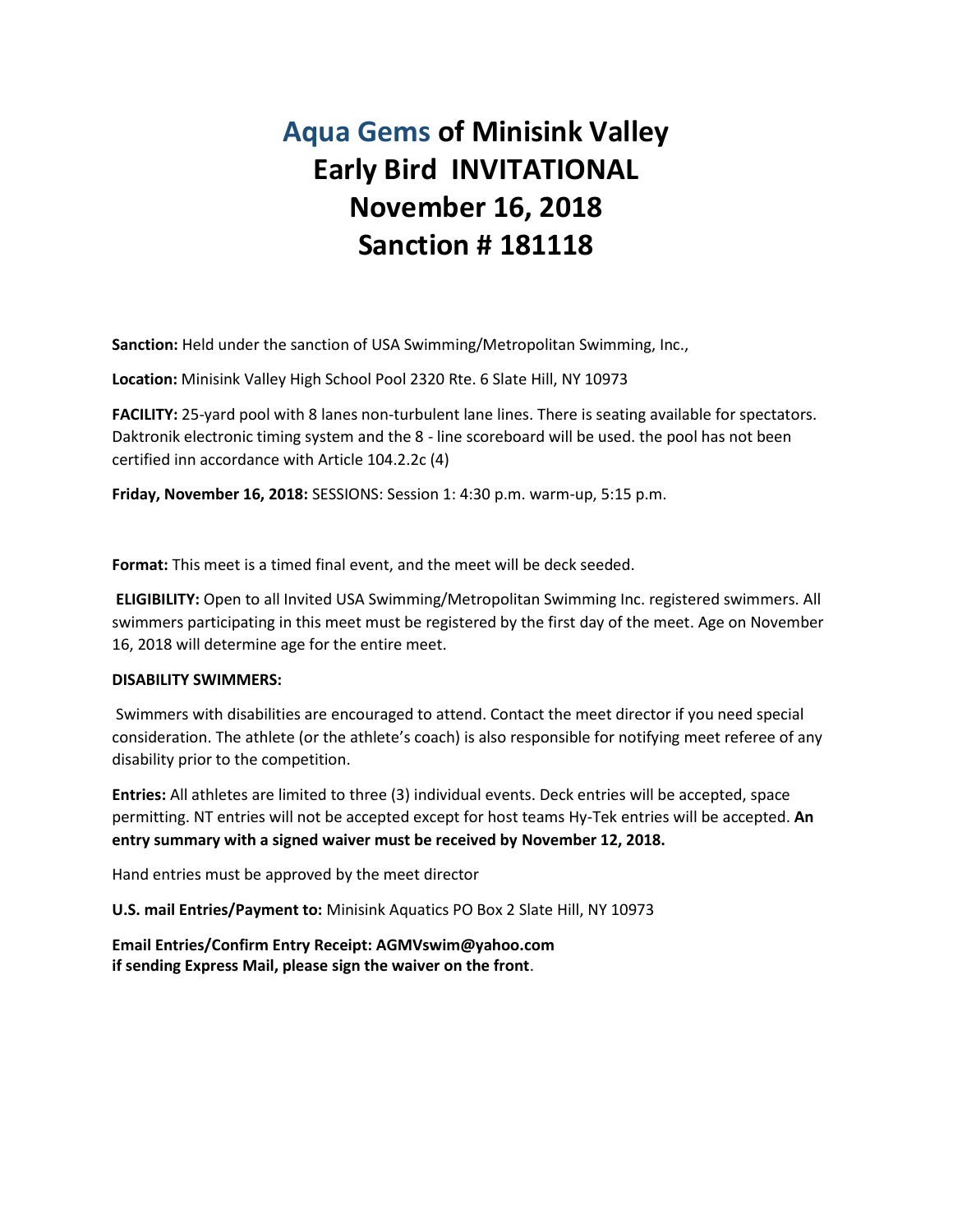## **DEADLINE:**

1: The final entry deadline for this meet is November 11, 2018.

2: All Metro/invited teams will be entered in the order they were received, as space allows until 11/11/18 and all entries from other LSC's will be entered from 09/30/18 in the order they were received, as space allows.

An email confirming receipt of entries if you provide an email contact.

Please contact Meet Director if you do not receive such a report within 2 days of your original email. **ENTRY FEE:** An entry fee of \$6.00 per individual event and \$1.00 facility surcharge per swimmer must accompany the entries.

## **Make check payable to: Minisink Aquatics**

Payment must be received by November 16, 2018 for email entries. Payment must be included with all mail entries. Failure to pay entry fees by this deadline could result in teams being barred from the meet.

**WARM-UP:** General warm-up with assigned lanes for the first 40 minutes. Sprint lanes and general lanes will be available for the remaining 10 minutes. Lane assignments will be distributed along with the scratch sheet for each session.

**SCRATCHES:** Coaches will be given scratch sheets upon check-in for each session. All scratches are due no later than 30 minutes prior to the start of the session. Coaches are asked to indicate clearly individual events scratches and which swimmers will not be participating in the session.

**COACHES:** In accordance with Metropolitan Swimming Inc. Policy, only those coaches who display current, valid USA Swimming credentials will be permitted to act in a coaching capacity at this meet. Coaches who do not possess these credentials will be required to leave the deck area.

**AWARDS:** Regular Sessions: Awards will be given in all events for 1st through 8th places. 1st through 3rd for relays

**OFFICIALS:** Meet Referee: Ron Sommer E-mail: **[2sommer@2sommer.com](mailto:sommer@2sommer.com)** 908-307-4996. Officials wishing to volunteer should contact Meet Referee by November 11, 2018.

**Admin Official:** Julie Coache **MEET DIRECTOR:** Julie Coache 845-467-0622

**RULES:** The current USA Swimming Rules and Regulations will apply. The USA Swimming Code of Conduct is in effect for the duration of the meet. The overhead start procedure may be used at the discretion of the meet Referee.

**SAFETY:** Metropolitan Safety and Warm-up procedures will be in effect. Marshals will be present throughout warm- ups and competition, and have the authority to remove, with the concurrence of the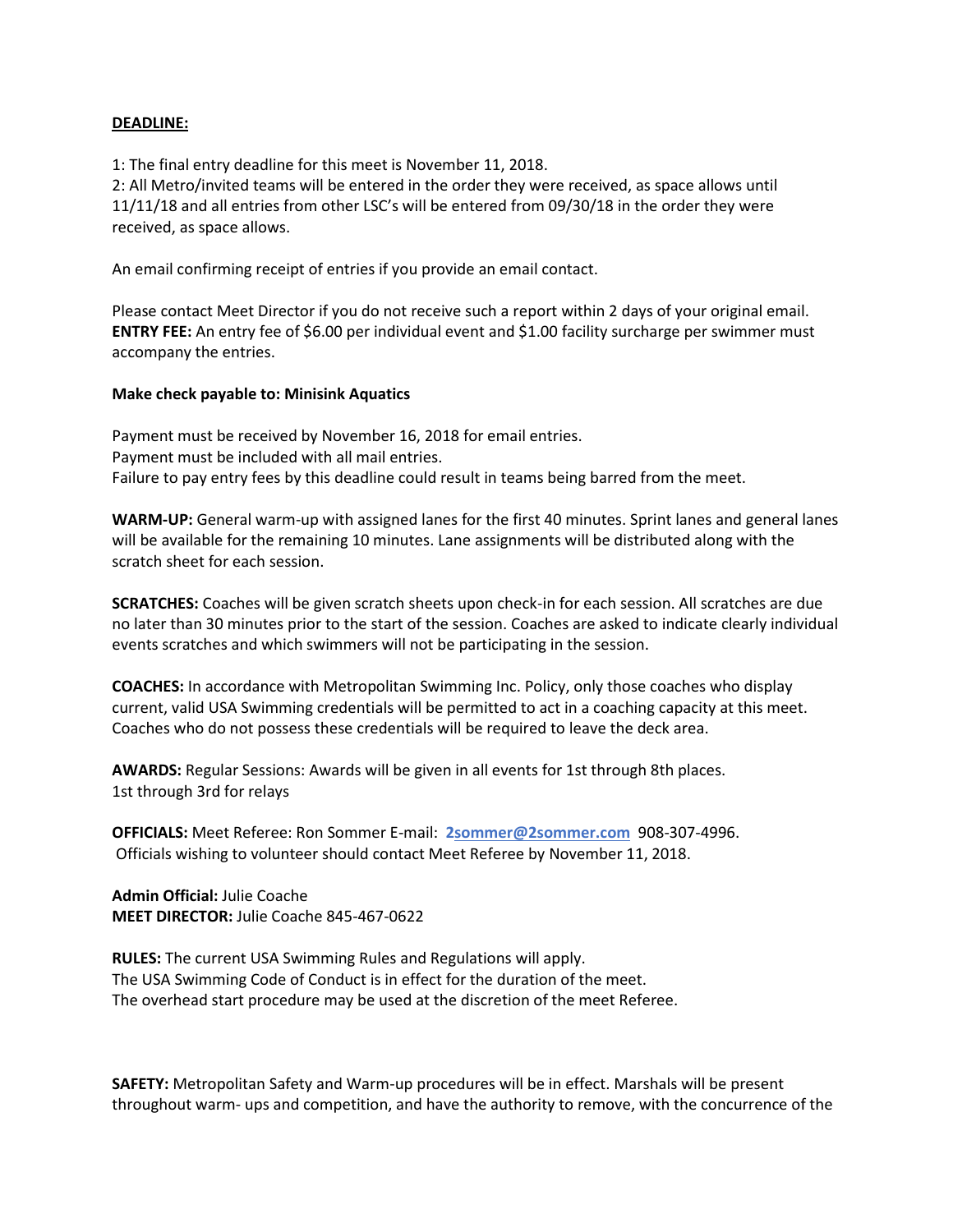meet Referee, any swimmer, coach, club, or spectator for failure to follow the safety rules. **"Any swimmer entered in the meet must be certified by a USA Swimming member coach as being proficient in performing a racing start or must start each race from within the water. When unaccompanied by a member-coach, it is the responsibility of the swimmer, or the swimmer's legal guardian, to ensure compliance with this requirement"**

Water USA 2011 - 202.3.7 "The meet announcement shall include information about water depth measured for a DEPTH: distance of 3 feet 31/2 inches (1.0 meter) to 16 feet 5 inches (5.0 meters) from both end walls."

**Shallow End: 1.0 Meter = 3'10" 5.0 Meters = 4' 1" Deep End : 1.0 meter = 12'7" 5.0 Meters= 11'10"** 

**DISCLAIMER:** Upon acceptance of his/her entries, the participant waives all claims against Minisink Valley School District, Minisink Valley Aquatics, Aqua Gems, Metropolitan Swimming Inc., USA Swimming Inc., their agents or representatives for any injury occurring as a result of the meet. "it is understood that USA Swimming Inc., and Metropolitan Swimming Inc., shall be free from liabilities or claims for damages arising by reason of injuries to anyone during the conduct of the event."

**Audio/Visual Statement:** Use of audio or visual recording devices, including a cell phone, is not permitted in changing areas, rest rooms, locker rooms or behind the blocks. – USA Swimming Rules 202.3 and 202.4 "Operation of a drone, or any other flying apparatus, is prohibited over the venue (pools, athlete/coach areas, spectator areas, and open ceiling locker rooms) any time athletes, coaches, officials and/or spectators are present."

**DECK CHANGING:** Deck Changes are prohibited.

**ADMISSION:** \$5 per session / \$8 per day for adults. Kids Free. Programs \$3.00

**MERCHANTS:** Swimsuits, bags, towels, goggles and apparel will be available on site. Hot and Cold dishes, snacks, desserts, and beverages will be available for purchase.

**PARKING:** There is ample free parking at the high school. The pool is located at the rear of the high school. DIRECTIONS: From the NYS Thruway North take Exit 16 to Route 17 West. Follow Route 17 West to Route 17M Middletown. From Route 17M turn left on Route 6. Follow Route 6 for four miles through Slate Hill. The Minisink Valley High School is just past Slate Hill on your left. Turn left into the Main District facility and follow entrance road down to the High School which is on the left. Once in the parking lot the pool is located to the far left, next to the Football field. From the NYS Thruway South exit at Route 84 West. Follow Route 84 West to Exit 3W to Route 17M Middletown. From Route 17M turn left on Route 6. Follow Route 6 for four miles through Slate Hill. Minisink Valley High School is just past S Slate Hill on your left. Turn left into the Main District facility and follow entrance road down to the High School which is on the left. Once in the parking lot the pool is located to the far left, next to the Football field. From Route 84 take Exit 3W to Route 17M Middletown. From Route 17M turn left on Route 6. Follow Route 6 for four miles through Slate Hill. Minisink Valley High School is just past Slate Hill on your left. Turn left into the Main District facility and follow entrance road down to the High School which is on the left. Once in the parking lot the pool is located to the far left, next to the football field.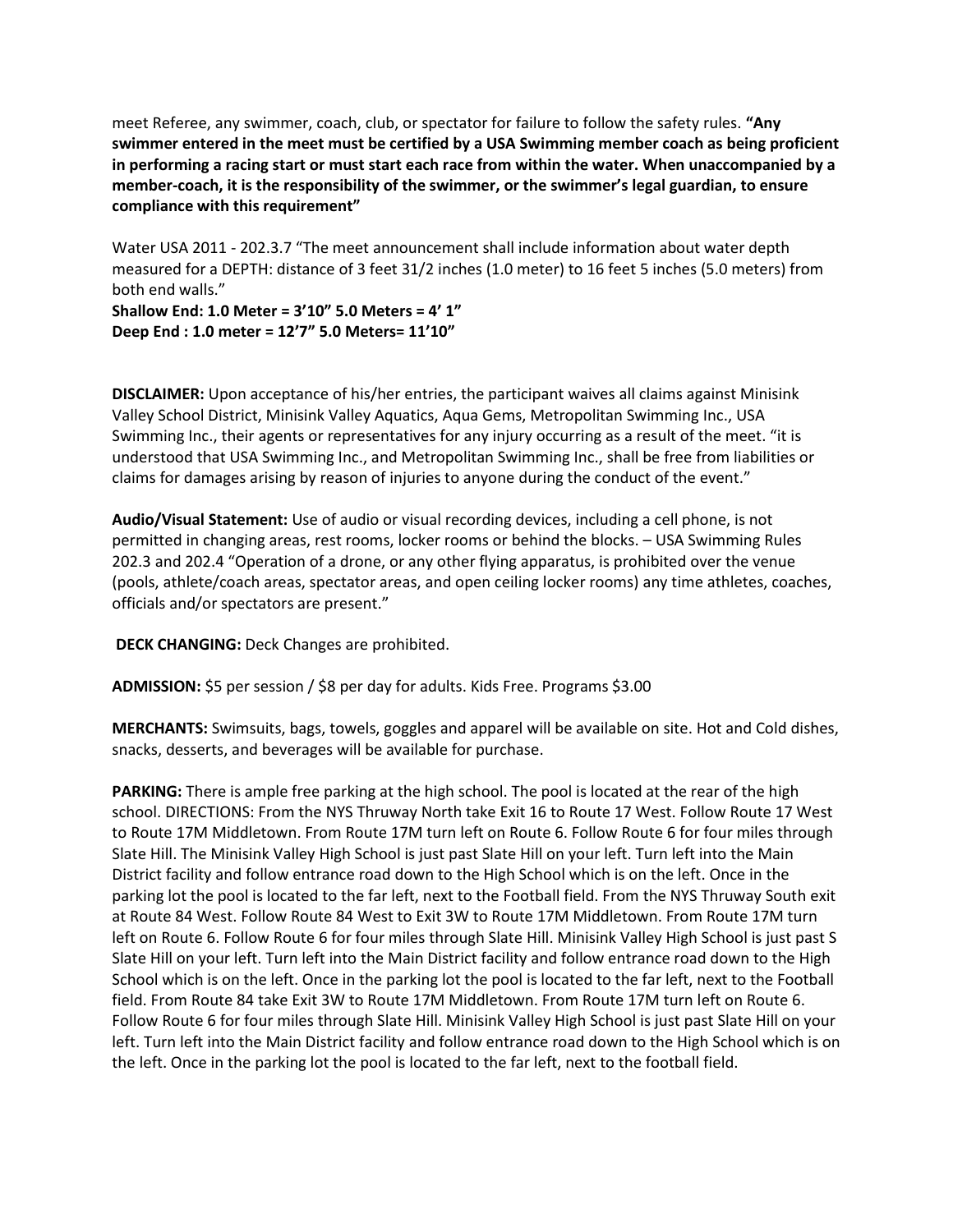#### **ORDER OF EVENTS**

ORDER OF EVENTS Session 1 Friday PM November 16, 2018 Warm-ups: 4:30 PM Start 5:15 PM

| Event # Girls | Age Group           | Event # Boys |
|---------------|---------------------|--------------|
| 1 *Open       | 500 yd. Freestyle   | 2            |
| 3 *Open       | 400 yd. Ind. Medley | 4            |
| 5 *Open       | 1650 yd. Freestyle  | 6            |

The 1650 will be swam Fastest to slowest alternating girls/boys. You must provide your own timer. \*

Awards will be given to 10-U and 11-12, 13-14 &15 -18 age groups - Results will be for 10-Under, 11-12, 13-14 and 15-18 age groups.

## **Aqua Gems of Minisink Valley**

## **Early Bird Invitational**

**Entry Deadline: November 11, 2018 Sanction # 181118**

| Please fill in cut, paste and email with your entries       |  |  |
|-------------------------------------------------------------|--|--|
|                                                             |  |  |
|                                                             |  |  |
|                                                             |  |  |
|                                                             |  |  |
|                                                             |  |  |
|                                                             |  |  |
|                                                             |  |  |
| Entry Fees: Make check payable to: Minisink Aquatics        |  |  |
| Total Individual Events ________ x \$6.00 = \$_____________ |  |  |
|                                                             |  |  |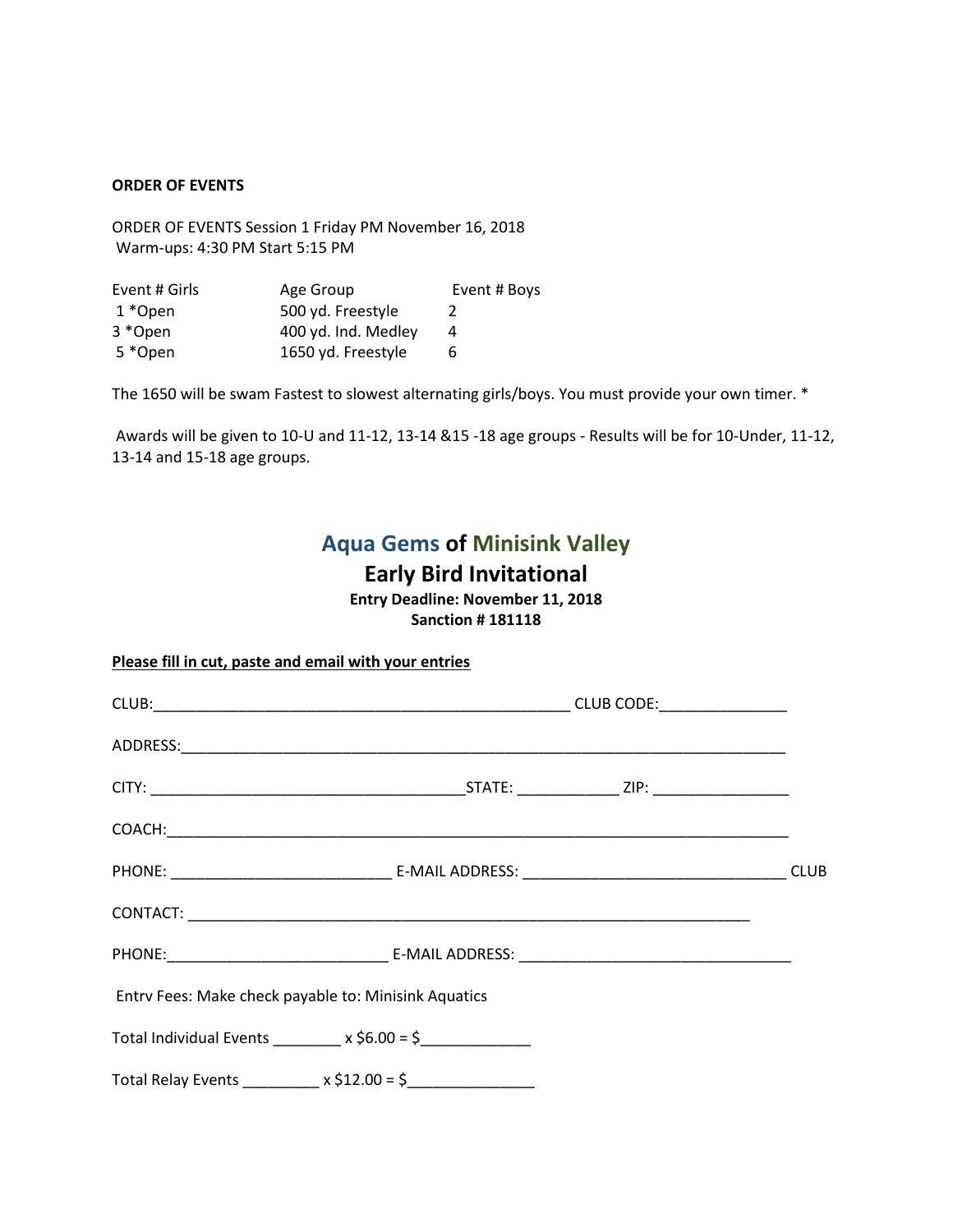Facility Surcharge (Per Swimmer) \_\_\_\_\_\_ x \$1.00 = \$

TOTAL DUE =  $\zeta$ 

## **E-Mail Entries to: Julie Coache (AGMVSwim@yahoo.com) Hy-tek Event Filed list will be available on the Metro Web-site**

#### **Waiver:**

USA Swimming, Inc., Metropolitan Swimming, Inc., Aqua Gems Swimming, Minisink Aquatics, Minisink Valley High School, County of Orange or representatives shall be held free and harmless from liabilities or claims for damages arising by reason of injuries to anyone during the conduct of these events.

Signed (Club Official) \_\_\_\_\_\_\_\_\_\_\_\_\_\_\_\_\_\_\_\_\_\_\_\_\_\_\_\_\_\_\_\_\_\_\_\_\_\_\_\_\_\_\_\_\_\_\_\_

## **No entries will be processed without this signed waiver**



## **Metropolitan Swimming Photographer Registration Form**

This form must be completed by any photographer (video or still) who intends to take pictures at an Metropolitan Swimming sanctioned meet, and is taking those pictures of anyone other than his or her own child, from any location on deck. Submit the form to the Meet Director prior to commencing activity.

## **THERE WILL BE NO FLASH PHOTOGRAPHY PERMITTED AT THE START.**

| Government ID (driver's license preferred) or USA Swimming Registration Card: |
|-------------------------------------------------------------------------------|
|                                                                               |
|                                                                               |
|                                                                               |
|                                                                               |